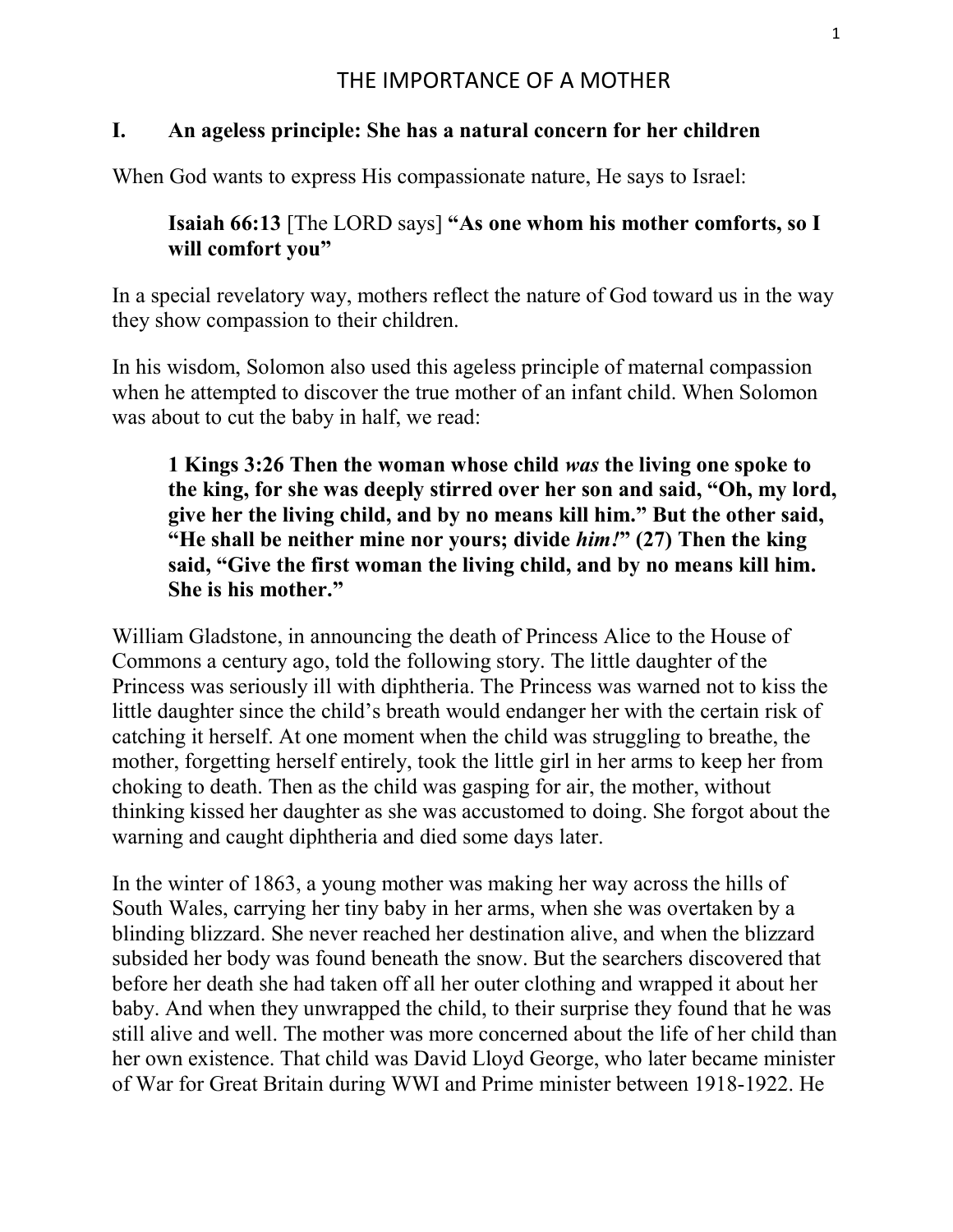never would have such a renowned history if it were not for the sacrificial love of a dear mother.

## Isaiah 49:15 "Can a woman forget her nursing child and have no compassion on the son of her womb?"

It is striking that when a culture is moving toward spiritual and moral decay, that this lack of such affection becomes one of its traits.

2 Tim 3:1 But realize this, that in the last days difficult times will come. (2) For men will be lovers of self, lovers of money, boastful, arrogant, revilers, disobedient to parents, ungrateful, unholy, (3) unloving [KJV, "without natural affection], irreconcilable … [see also Titus 2:3 where *phileo* is used]

The Greeks had four Greek words for "love":

- Agape—"sacrificial love"
- Phileo—"friendship" or "affectionate love"
- Eros—"romantic love"
- Stergo—"familial love"; the kind of love that is to exist in a family, such as the natural love of a mother for her children or for a father to care for his home. It is like an instinctive kind of bond.

## II. An endless task: She gives time to raising her children

1 Timothy 2:15 But women [in contrast to men] shall be preserved [sozo, "saved"] **through the bearing of children** [teknogonia, the term is only found here, "the performing of maternal duties"] if they continue in faith and love and sanctity with self-restraint.

Notice here that of all the things that Paul singles out concerning the role of the woman in regard to her impact in the church, or in life for that matter, or upon the world, it is "through the bearing of children," that stands forward as her greatest work. This is not merely about having children, but raising them. Mary Pride writes, "Childbearing' is a term that sums up all our special biological and domestic functions." It refers to the birthing, nursing, nurturing, comforting, codling, special attention and early education that a mom gives to her child. She shall be saved through this art of "childrearing," if she continues in this responsibility with "faith and love and sanctity with self-restraint."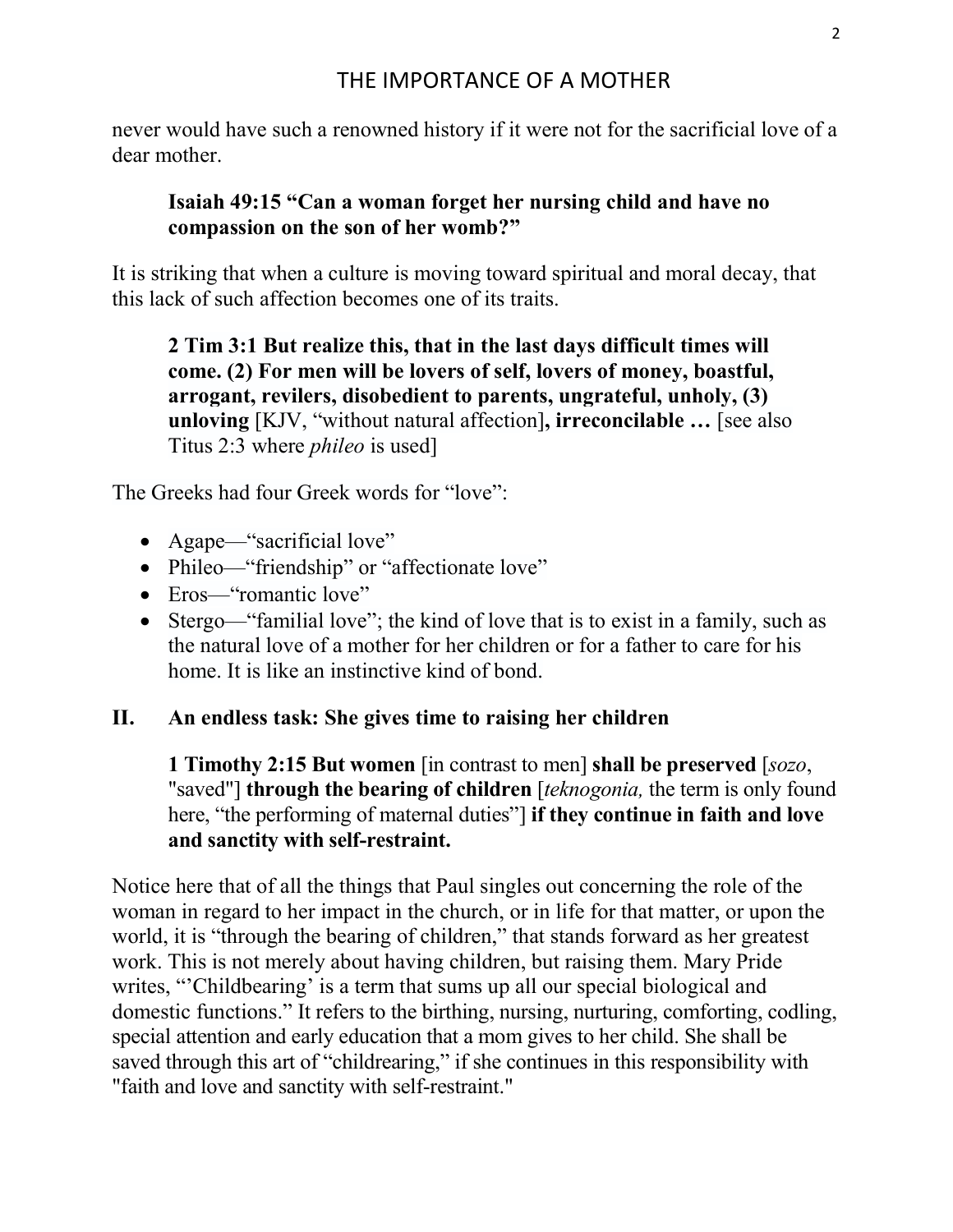This does not mean that every woman must have children to fulfill God's will in her life. Some women are unable to have children and others may not choose to marry. But childbearing or childrearing as God's ordained function goes back to Eve and is one of the most fundamental aspects of the role of women. For Paul, who writes under the inspiration of the Spirit, it is the chief way that women influence the world. God has not called her to preach or to exercise authority in the way that He has called men. Her godly influence isn't applied from the position of authority, from the top down, but from the bottom up. William Hendriksen apply writes:

Not by way of preaching to adults, but by way of bearing children does a woman attain to real happiness, to salvation, with stress on its positive aspect. The path that leads to salvation is ever that of obedience to God's ordinances. It is his will that the woman should influence mankind, "from the bottom up (that is, by way of *the child*) and not "from the top down" (that is, not by way of the man). She must choose to do that for which by God's creation-ordinance she is naturally equipped, both physically and spiritually. She must reach her goal by way of her childbearing.

But it is not only here that the task of motherhood receives such importance. This task is emphasized in several other passages.

1 Tim 5:9 A widow is to be put on the list only if she is not less than sixty years old, having been the wife of one man, (10) having a reputation for good works; and if she has brought up children [teknotropheó, teknon  $=$ "child"; tropheo = "to nourish], if she has shown hospitality to strangers, if she has washed the saints' feet, if she has assisted those in distress, and if she has devoted herself to every good work.

A widow was to be put on the role if she had a reputation for good works. Good works starts and ends the list. What is tucked between the phrases is what constitutes "good works." First on the list is that she has brought up children. As an older widow who was put on the role, she served as a pattern for younger women to follow.

### 1 Tim 5:14 Therefore, I want younger widows to get married, bear children [teknogoneó], keep house, and give the enemy no occasion for reproach.

By abandoning this 3-fold practice (getting married, bearing children, and keeping house), she gives the enemy, Satan, an occasion for reproach. The Greek word for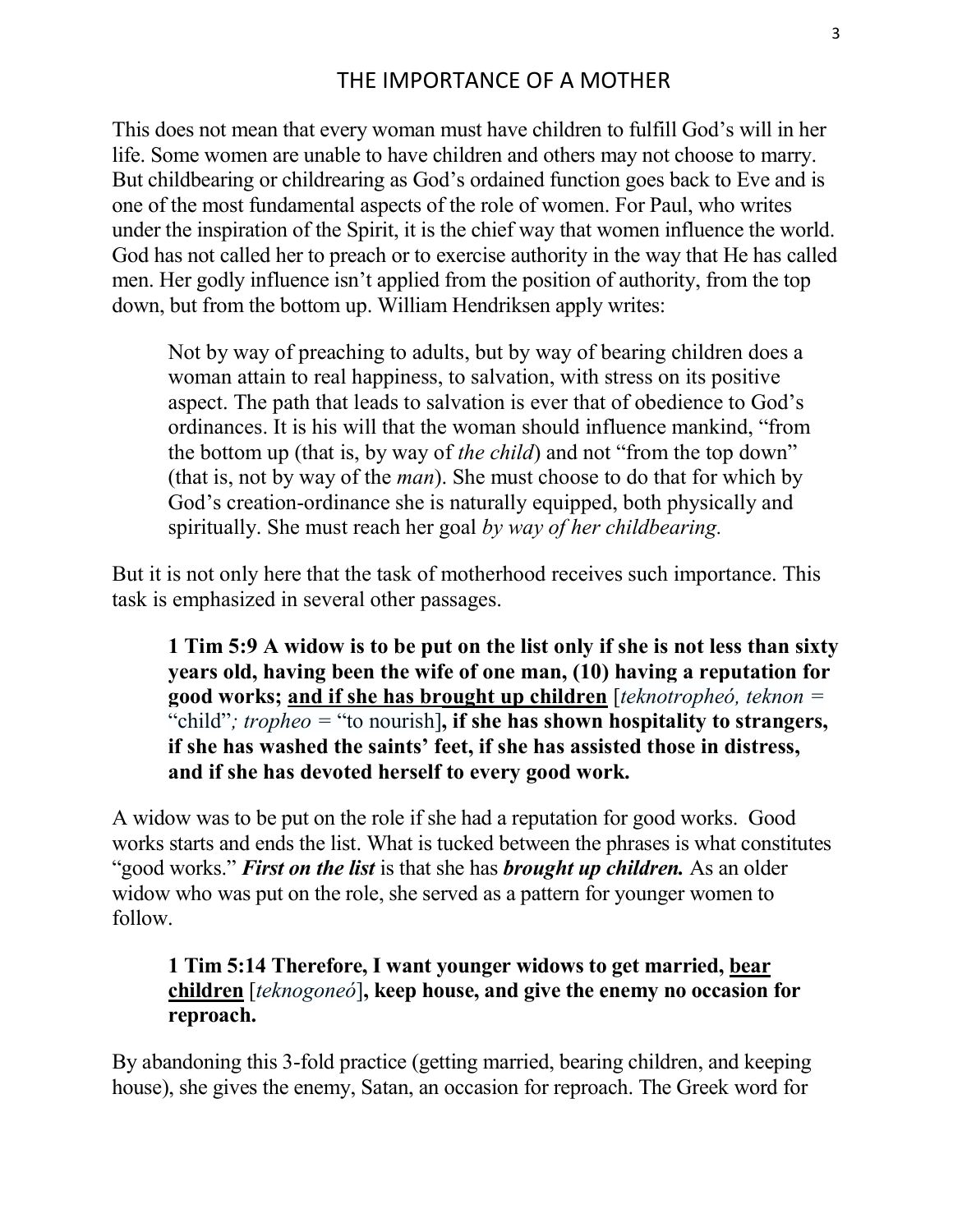"occasion" is a military term that actually means, "a base of operation." He has established a base to carry out his attack on the family.

## Titus 2:4 "That they [older women] may encourage the young women to love their husbands, to love their children, (5) to be sensible, pure, workers at home …

At the outset, the purpose of good teaching is to encourage. The Greek word for "encourage" (sophronizo) means, "to bring a person to reason" or "to bring one back to duty." The great need across our land today is for older women to teach the younger women the domestic priorities of Christian duty.

#### III. A priceless educator: She educates her children in eternal values

Proverbs 1:8 Hear, my son, your father's instruction [*musar*, "discipline"] and do not forsake your mother's teaching [torah].

2 Tim 1:5 For I am mindful of the sincere faith within you, which first dwelt in your grandmother Lois and your mother Eunice, and I am sure that it is in you as well.

2 Tim 3:14 You, however, continue in the things you have learned and become convinced of, knowing from whom you have learned them, (15) and that from childhood [brephos, "infancy"] you have known the sacred writings which are able to give you the wisdom that leads to salvation through faith which is in Christ Jesus.

"An ounce of mother is worth a pound of clergy."

Two Religions:

**I. I. I.** 

A woman sat by a hearthside place, Reading a book with a pleasant face Till a child came up with a childish frown, And pushed the book saying, "Put it down"

Then the mother, slapping his curly head, Said, "Troublesome child, off to bed.

A great deal of God's book I must know, To train you up as a child should go.

And the child went off to bed to cry, And denounced religion—by and by II.